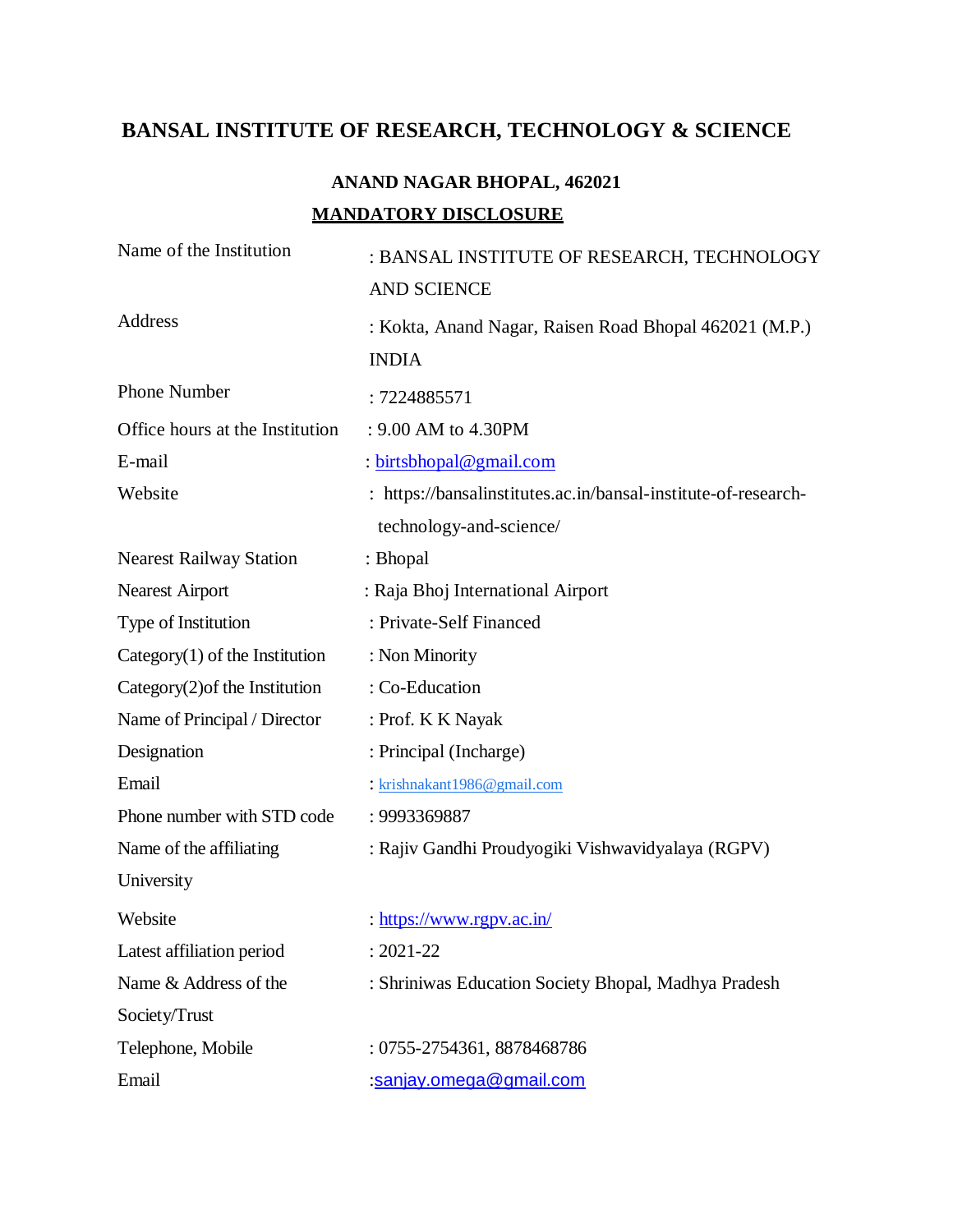Frequency of Board Meeting : Once in a year or more and Academic Advisory Board Meeting Bandwidth available internet connection in the Institution (Leased line) : 85 Mbps Number of classroom : **35**

### **I. Programmes**

### **Name of the Programmes Approved by AICTE**

| S.No | <b>Degree</b> | <b>Branch</b>                       | <b>Intake</b> | <b>Duration</b> | <b>Affiliating</b><br><b>University</b> |
|------|---------------|-------------------------------------|---------------|-----------------|-----------------------------------------|
|      | B. Tech.      | Civil Engineering                   | 60            | 4 Years         | <b>RGPV</b>                             |
| 2.   | B. Tech       | Computer Science and<br>Engineering | 60            | 4 Years         | <b>RGPV</b>                             |
| 3.   | B. Tech       | <b>Mechanical Engineering</b>       | 60            | 4 Years         | <b>RGPV</b>                             |

#### **Total No. of Programmes :03**

**Fee: As per Government of Norms**

**Placement Facilities: Excellent**

#### **II. Admission under reserved category:**

| Year    | <b>Intake</b> | <b>SC</b> | <b>ST</b>      | <b>OBC</b> | <b>Total</b> |
|---------|---------------|-----------|----------------|------------|--------------|
| 2021-22 | 180           | 13        |                | 109        | 125          |
| 2020-21 | 180           |           |                | 30         | 37           |
| 2019-20 | 180           | 20        | $\overline{4}$ | 97         | 121          |

### **III. Average pass percentage of students during last three years.**

| Year     | 2020-2021 | 2019-2020 | 2018-2019 |
|----------|-----------|-----------|-----------|
| Passed   | 66        | 90        | 164       |
| Appeared | 66        | 104       | 182       |
| Pass %   | 100%      | 86.5%     | 90.1%     |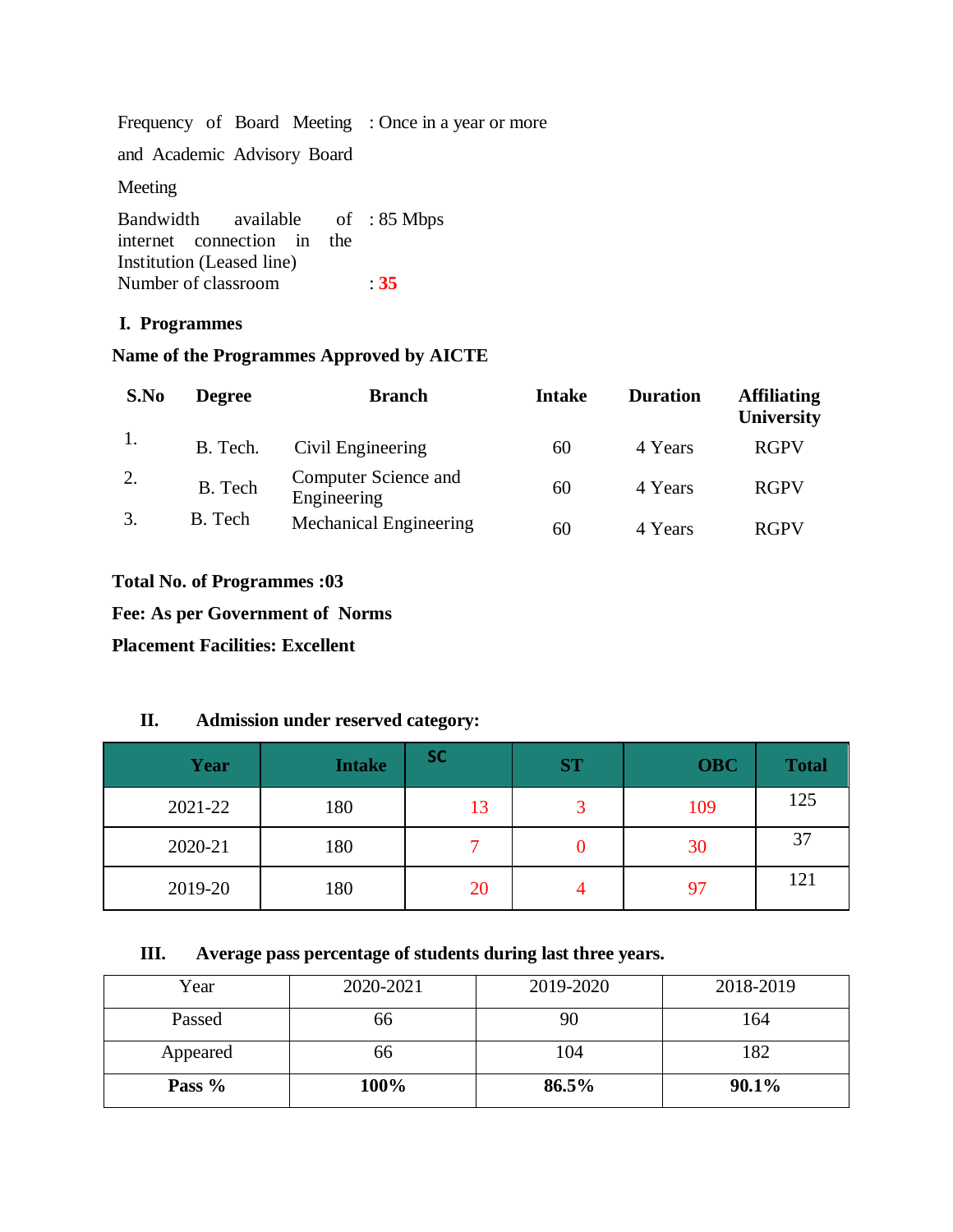| <b>Academic Year</b> |    | Number of student placed   Median salary of placed graduates |
|----------------------|----|--------------------------------------------------------------|
| 2019-2020            | 62 | Two Lakh Eighty Thousand                                     |
| 2020-2021            | 45 | Three Lakh Ten Thousand                                      |
| 2021-2022            | 36 | Three Lakh Thirty Thousand                                   |

**IV. Placement Record for last three Years with median salary**

### **V. Governance**

Members of the Board and their brief background

GOVERNING BODY (As per the norms of AICTE)

| $\mathbf{1}$   | Shri. Anil Bansal                                                               | Chairman                   |
|----------------|---------------------------------------------------------------------------------|----------------------------|
| $\overline{2}$ | Shri. Sunil Bansal                                                              | Member (Society's Nominee) |
| 3              | Smt. Pooja Bansal                                                               | Member (Society's Nominee) |
| 4              | Smt. Parul Bansal                                                               | Member (Society's Nominee) |
| 5              | Dr. Sanjay Jain                                                                 | Member (Society's Nominee) |
| 6              | Shri. Krishna Kumar Shrivastava                                                 | Member (Society's Nominee) |
| 7              | Shri. Mahendra Singh                                                            | Member (Society's Nominee) |
| 8              | <b>Regional Officer AICTE</b>                                                   | Member                     |
| 9              | Industrialist / Technologist to be nominated<br>by AICTE                        | Member                     |
| 10             | Vice Chancellor - RGPV., Bhopal                                                 | Member                     |
| 11             | Director of Technical Education<br>Madhya Pradesh                               | Member                     |
| 12             | Industrialist/Technologist/ Educationist to<br>be nominated by State Government | Member                     |
| 13             | Director / Principal                                                            | <b>Member Secretary</b>    |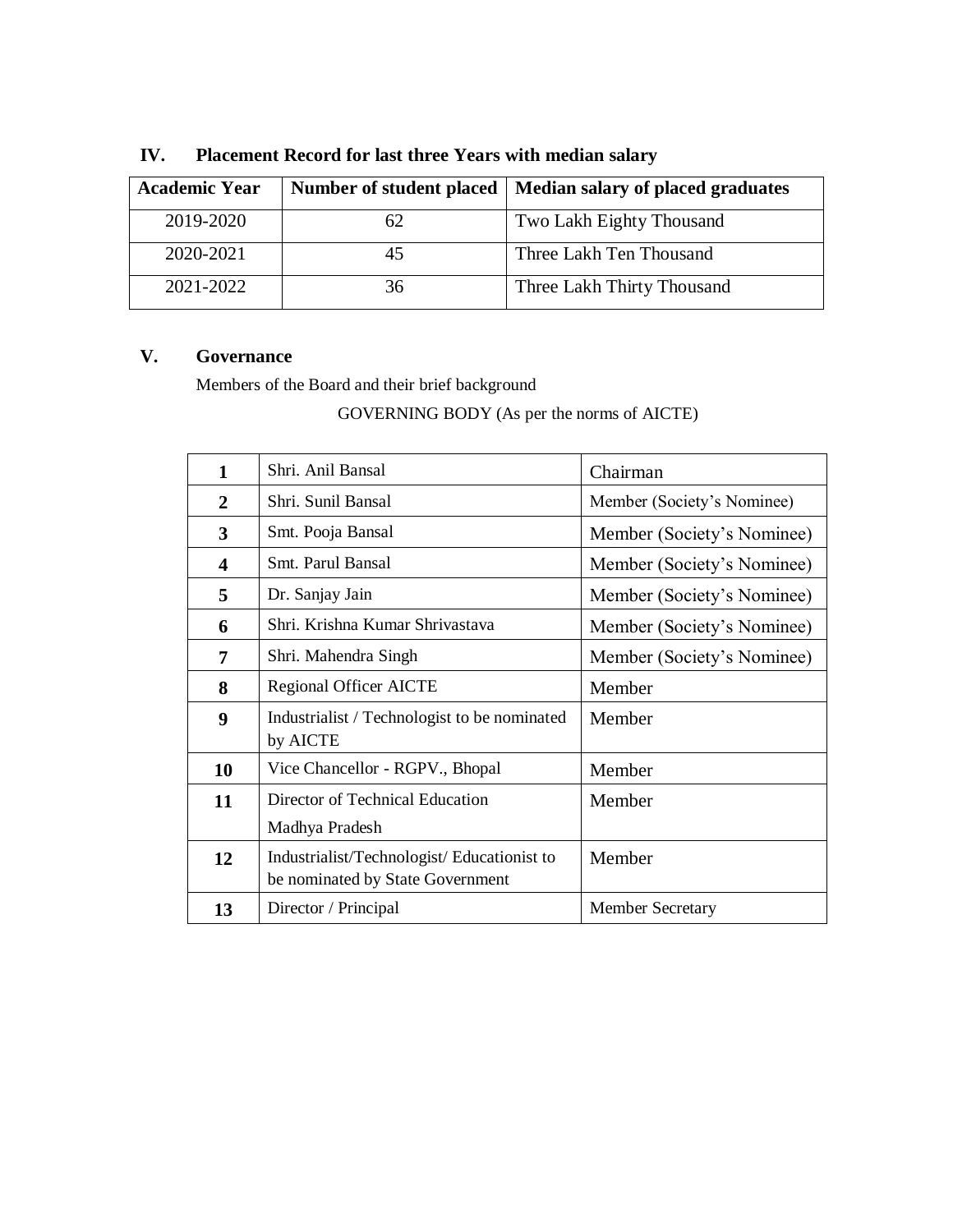**Organizational chart and processes**



# **NatureandExtentofinvolvementofFacultyandstudentsinacademicaffairs/i mprovements**

### **Faculty**

The following are the various bodies of the institution constituted as per the recommendations of statutory bodies. Faculty members are involved in decision making, perspective plan in all the following bodies.

- Academic Council
- Programme Assessment Committee
- Department Advisory Board
- Internal Quality Assurance Cell
- Grievance Redressal Committee
- Purchase Committee
- Discipline and Welfare committee
- Anti-Ragging Committee
- Library Advisory Committee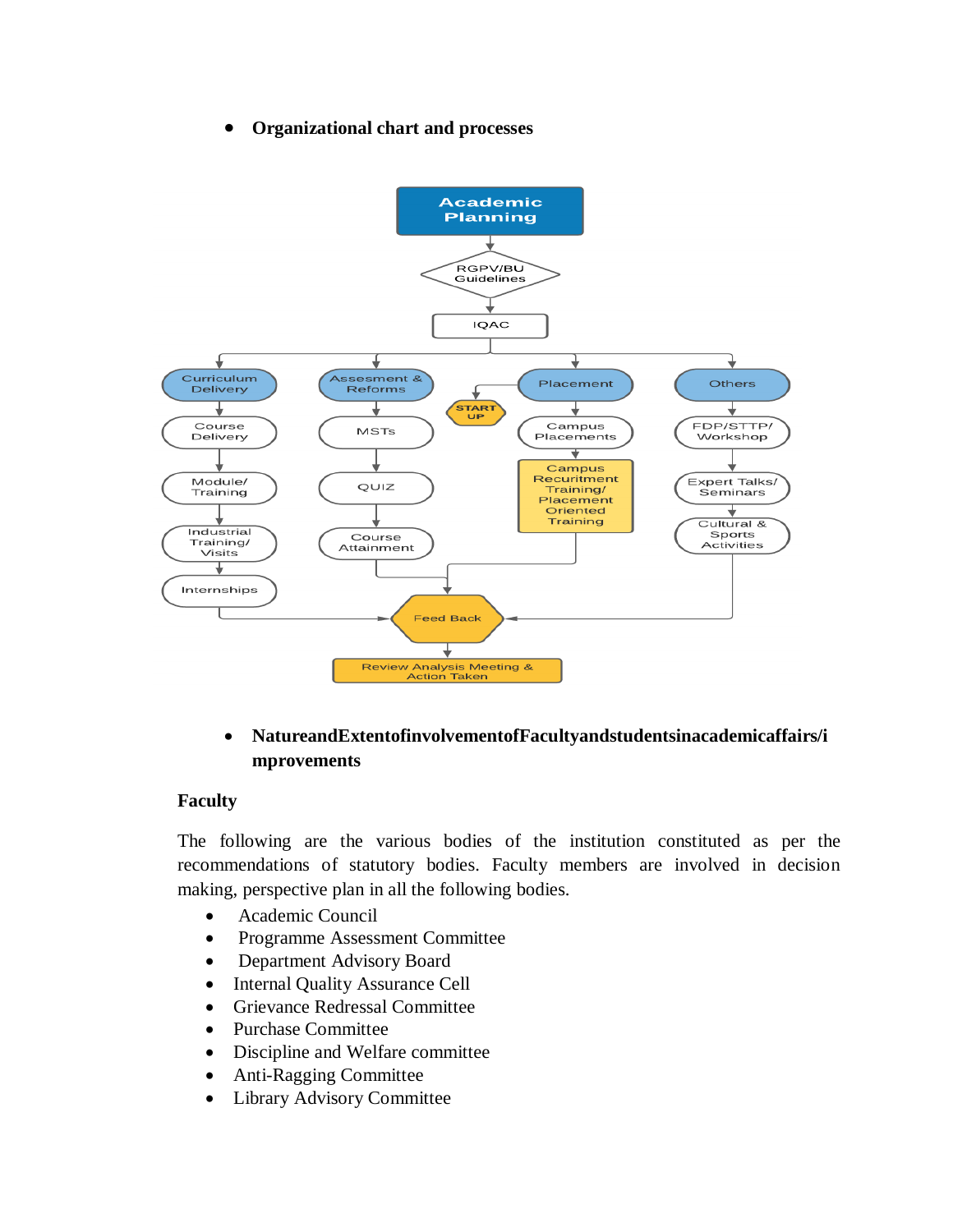#### **Students**

The Institute also encourages student's representations in various and bodies, such as,

- Professional Body memberships (IEEE, SAE, CSI, etc.,)
- NSS&NCC
- Club memberships(Fine arts, YRC/RRC, etc.,)
- Departmental student Association
- Anti-Ragging Committee

#### **Mechanism/Norms & Procedure for democratic/good Governance –**

De-centralised work distribution and close interaction amongst staff & Management

### **Establishment of Anti Ragging and Grievance Redressal Committee**

| S. No.         | <b>Name</b>                | <b>Status</b> | Mobile No. |
|----------------|----------------------------|---------------|------------|
|                | Mr. Devashish Sarkar       | Chairman      | 9827333277 |
| 2              | Mr. Sarad Dwivedi          | Convener      | 9425008544 |
| 3              | Mr. Imran Ali Khan         | Member        | 9630230099 |
| $\overline{4}$ | Mr. Pankaj Singh           | Member        | 7974356832 |
| 5              | Mr. Brijesh Sharma         | Member        | 9770308534 |
| 6              | Mr. Rajkumar Gour          | Member        | 8770751090 |
| 7              | Ms. Mahazbeen Sayed        | Member        | 9407245837 |
| 8              | Mr. Rajesh Diwakar         | Member        | 8085394321 |
| 9              | Mrs. Shivani Sthapak       | Member        | 6268550368 |
| 10             | Mr. Devendra Kumar Sthapak | Member        | 6266502211 |
| 11             | Mr. Asutosh Payasi         | Member        | 6260883875 |
| 12             | Ms. Radhika Dangi          | Member        | 7974714643 |

#### **Grievance Redressal Committee**

| <b>S. No.</b>  | Name                   | Designation            | Position    | Contact No. |
|----------------|------------------------|------------------------|-------------|-------------|
|                |                        | Assistant              |             |             |
| 1              | Prof. Anjali Thakur    | Professor              | Chairperson | 9425428410  |
| $\overline{2}$ | Prof. Devashish Sarkar | Assistant<br>Professor | Member      | 9827333277  |
| 3              | Prof. Imran Ali Khan   | Professor              | Member      | 9630230099  |
| $\overline{4}$ | Prof. Pankaj Singh     | Assistant<br>Professor | Member      | 7974356832  |
| 5              | Prof. Mahazbeen Sayed  | Assistant<br>Professor | Member      | 9407245837  |
| 6              | Prof. Sonu Patel       | Assistant<br>Professor | Member      | 8789977618  |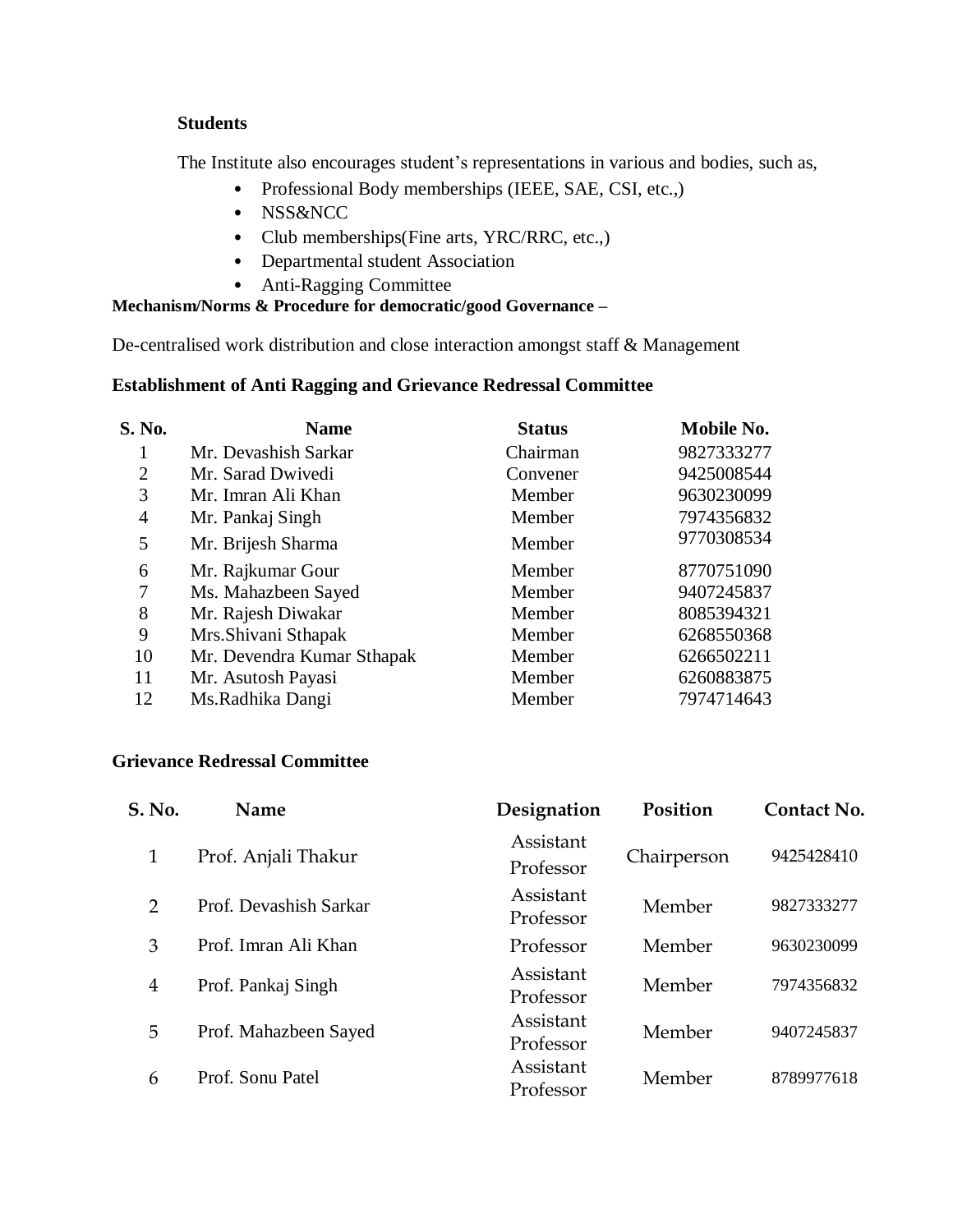| 7  | Prof. Manish Kale     | Assistant<br>Professor | Member | 9111200017 |
|----|-----------------------|------------------------|--------|------------|
| 8  | Mr. Rajesh Diwakar    | Assistant<br>Professor | Member | 8085394321 |
| 9  | Mr. Rajvardhan Saxena | Assistant<br>Professor | Member | 9893508530 |
| 10 | Mr. Kunal Madholiya   | Member<br>(Student)    | Member | 8226084081 |
| 11 | Mr. Abhishek Jain     | Member<br>(Student)    | Member | 8959706072 |
| 12 | Mr. Prateek Samaddar  | Member<br>(Student)    | Member | 9301080194 |
| 13 | Ms. Madhuri Khambiya  | Member<br>(Student)    | Member | 7805933320 |
|    |                       |                        |        |            |

## **Establishment of Committee for SC/ST**

| S. No | <b>Name</b>            | <b>Post</b> | Mobile No. |
|-------|------------------------|-------------|------------|
| 1     | Prof. Devashish Sarkar | Chairman    | 9827333277 |
| 2     | Prof. Brijesh Sharma   | Member      | 9770308534 |
| 3     | Prof. Pankaj Singh     | Member      | 7974356832 |
| 4     | Prof. Mahazbeen Sayed  | Member      | 9407245837 |
| 5     | Prof. Imran Ali Khan   | Member      | 9630230099 |
| 6     | Prof. Manish Kale      | Member      | 9111200017 |
| 7     | Mr. Shriram Balmik     | Member      | 7247270256 |
| 8     | Mr. Kishor Atkar       | Member      | 9977872409 |
| 9     | Ms. Susheela Gurjar    | Member      | 7470882669 |
| 10    | Ms. Sunita Balmik      | Member      | 7247270256 |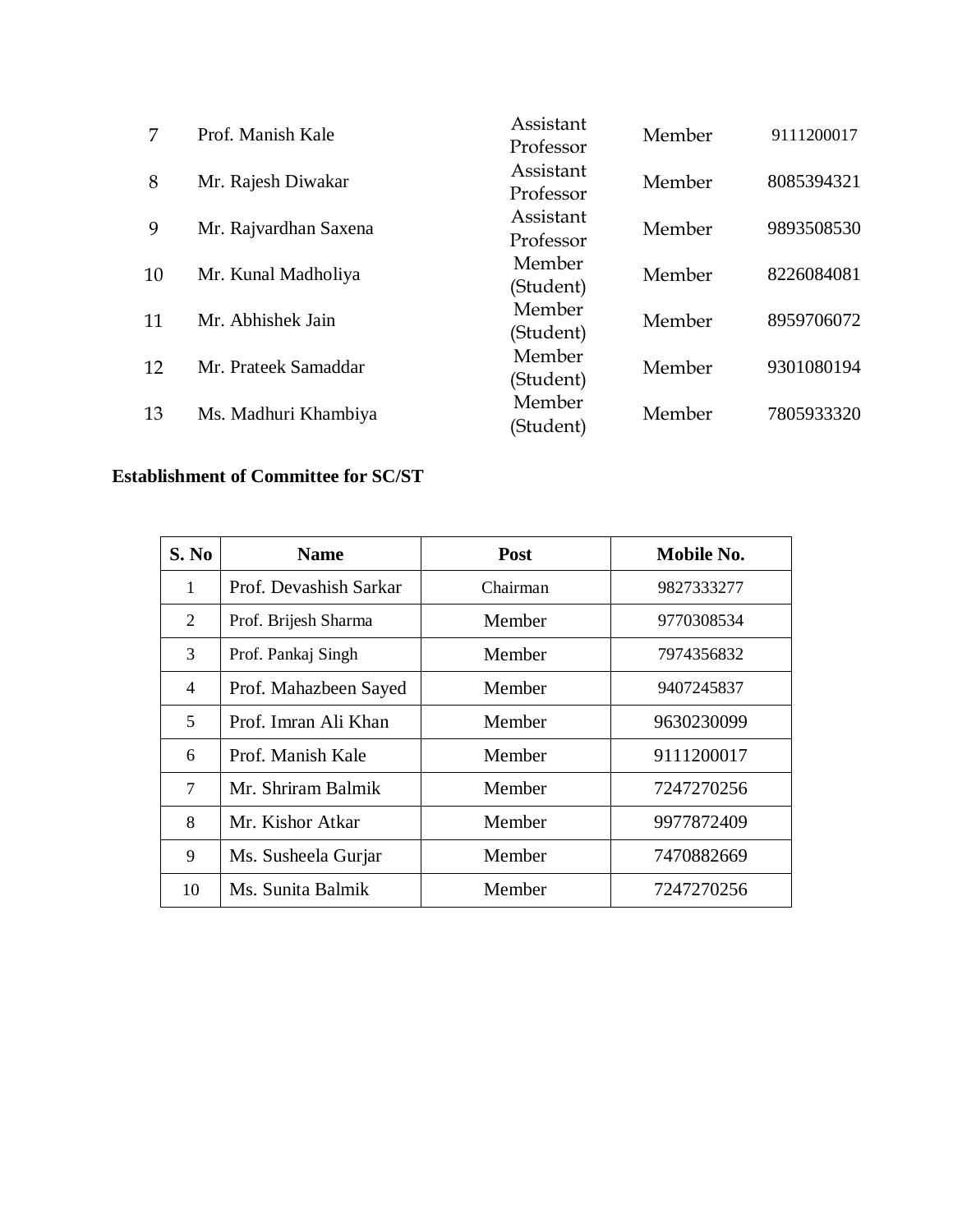# **Internal Quality Assurance Cell (IQAC)**

| <b>S. No.</b>                                                              | <b>Name</b>                                                    | <b>Designation</b> | <b>Position</b>       |
|----------------------------------------------------------------------------|----------------------------------------------------------------|--------------------|-----------------------|
| $\mathbf{1}$                                                               | Dr. S. N. Daga<br>satyadaga@gmail.com                          | Retired ED BHEL    | Member                |
| 2                                                                          | Dr. Sanjeev Sharma                                             | Director UIT RGPV  | Member                |
| 2                                                                          | Dr. Sanjay Jain<br>sanjay.omega@gmail.com                      | <b>IQAC</b> Head   | Chairperson           |
| 3                                                                          | Prof. Imran Ali Khan                                           | <b>HOD CSE</b>     | Member                |
| $\overline{4}$                                                             | Prof. Vikas Gupta                                              | <b>HOD ME</b>      | Member                |
| 5                                                                          | Prof. Pankaj Singh                                             | <b>HOD CE</b>      | Member                |
| 6                                                                          | Prof. Devashish Sarkar                                         | HOD I Year         | Member                |
|                                                                            | Frequency of Board Meeting and Academic Advisory Board Meeting |                    | : Once a year or more |
| Student Feedback on Institutional Governance/ Faculty performance<br>: Yes |                                                                |                    |                       |
|                                                                            | Grievance Redressal mechanism for Faculty, staff and students  | : Yes              |                       |
| VI.                                                                        | <b>Faculty</b>                                                 |                    |                       |
|                                                                            |                                                                |                    |                       |

**Permanent Faculty: 42**

Faculty: Student Ratio: 1: 15

#### **VII. PROFILE OF DIRECTOR/PRINCIPAL WITH QUALIFICATIONS, TOTAL EXPERIENCE, AGE AND DURATION OF EMPLOYMENT AT THE INSTITUTE CONCERNED**

| <b>Name</b>                                         | <b>Prof. K K Nayak</b>                                                                                                                   |
|-----------------------------------------------------|------------------------------------------------------------------------------------------------------------------------------------------|
| Date of Birth                                       | 14-01-1986                                                                                                                               |
| <b>Educational Qualification</b>                    | BE, M. Tech.                                                                                                                             |
| <b>Work Experience</b>                              | <b>Teaching-15 Year</b>                                                                                                                  |
| Subjects teaching at Under<br><b>Graduate Level</b> | Digital Signal Processing, Analog Electronics,<br><b>Digital</b><br>Electronics, Satellite Communication, Communication<br><b>System</b> |
| <b>Post Graduate Level</b>                          | <b>Information Theory &amp; coding, Advanced Digital System</b>                                                                          |
| <b>Research guidance</b>                            | 10                                                                                                                                       |
| <b>Research Publications</b>                        | 25                                                                                                                                       |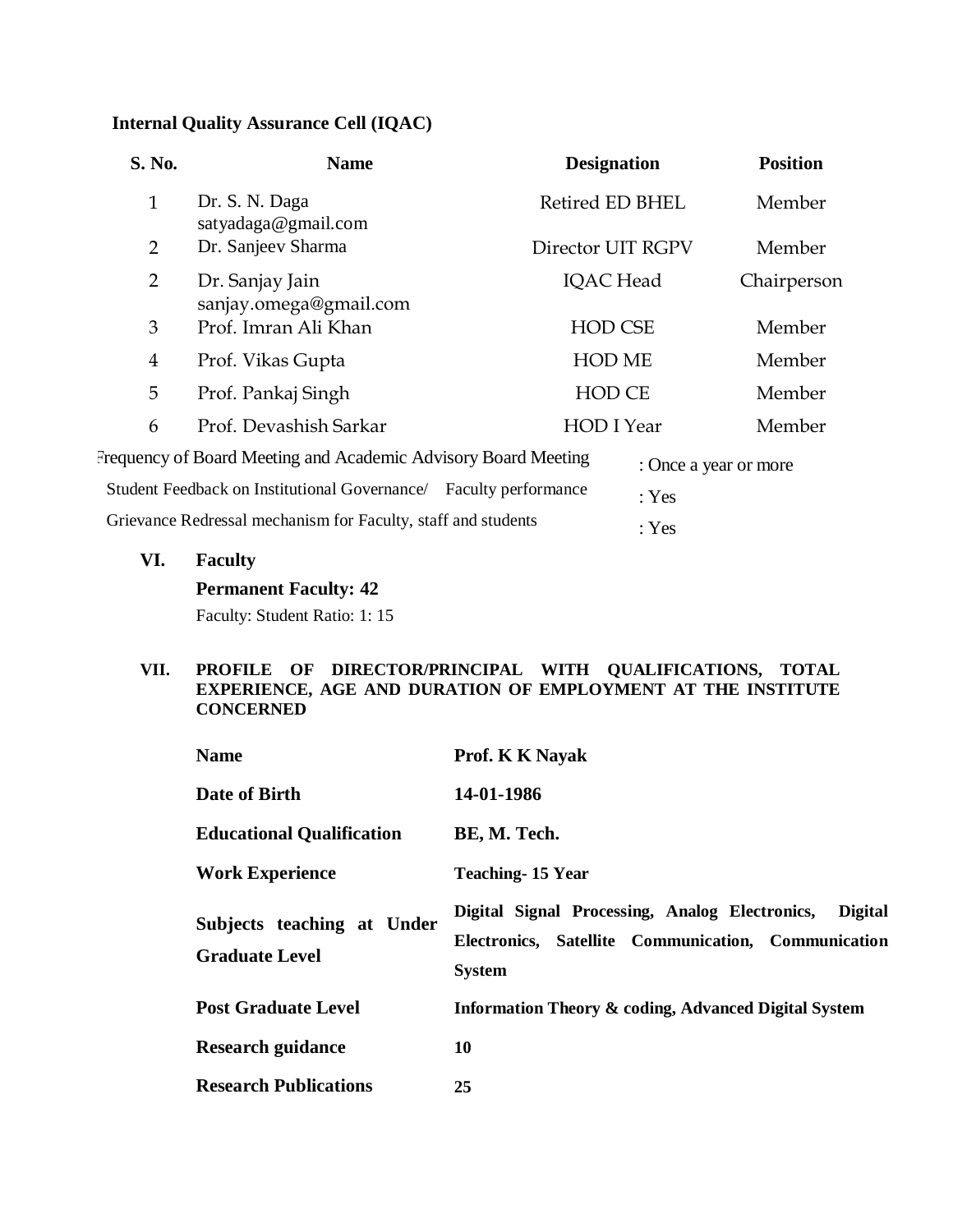# **VIII. Infrastructure and other resources available:**

| Number of Laboratories                                   | : 22                                                                   |
|----------------------------------------------------------|------------------------------------------------------------------------|
| Department Library                                       | : 03                                                                   |
| Seminar Halls                                            | :01                                                                    |
| Auditorium                                               | :01                                                                    |
| Central Library                                          | :01                                                                    |
| Central Workshop                                         | :01                                                                    |
| Language Lab                                             | :01                                                                    |
| E-learning facility                                      | : LMS CANVAS                                                           |
| Power Backup                                             | :01                                                                    |
| Drawing Hall                                             | :02                                                                    |
| Barrier free environment for disabled and elderly person |                                                                        |
|                                                          | Special facilities for conduction of class and meeting in online mode. |
| Social Media Cell                                        |                                                                        |
| Soft Skill Development Facilities                        |                                                                        |
|                                                          |                                                                        |

# **IX. Library**

| <b>Details of memberships</b>  | Name of service                                                | No of e-resources with |  |
|--------------------------------|----------------------------------------------------------------|------------------------|--|
|                                | subscribed to                                                  | full text access       |  |
| <b>DELNET</b>                  | Bansal Institute of Research                                   | 1654 titles,           |  |
|                                | Technology & Science                                           | 17032volumes           |  |
| National Digital Library       | National Digital Library of                                    | 1.85 Crore E-Resources |  |
|                                | India Project, Indian                                          |                        |  |
|                                | Institute of Technology,                                       |                        |  |
|                                | Kharagpur,                                                     |                        |  |
| Shodh ganaga                   | Shodhganga: a reservoir of Indian theses @ INFLIBNET           |                        |  |
| RGPV Digital Library from Kopy | https://www.kopykitab.com/subdomain/rgpv2019/                  |                        |  |
| Kitab                          |                                                                |                        |  |
| <b>RGPV Elibrary</b>           | $6,00,000+$ Publications, $25,000+$ eBooks from top Publishers |                        |  |
|                                | like Cambridge University Press, Wiley, Pearson, Morgan        |                        |  |
|                                | Claypool,, Kopykitab, IGI Global and Refread OA Collections    |                        |  |
|                                | and 83,000+ Online Lecture                                     |                        |  |

# **X. Sports, Games(Indoor &Outdoor), Gymnasium, Yoga Centre Facilities.**

| <b>Type</b> | <b>Sports/Games</b> | Size $(m^2)$    |
|-------------|---------------------|-----------------|
|             | Cricket             | $100*50=5000$   |
|             | Football            | $100*50 = 5000$ |